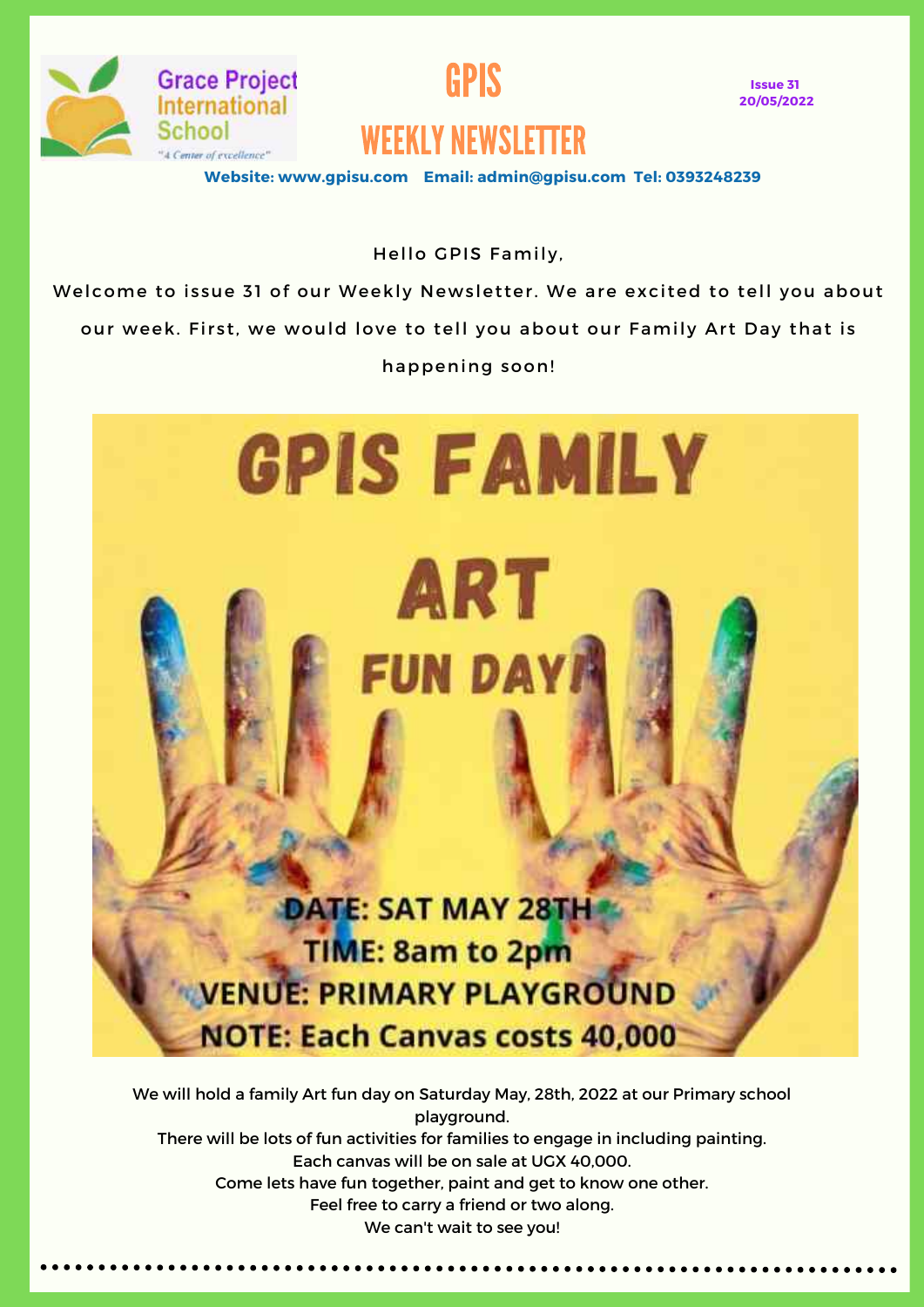#### **ANNOUCEMENTS:**



This is a kind reminder that our primary school registration is still open . Space is still available for Year 1 to Year 4. You can pass by our school premises for a tour of the school. Please call any of the numbers on this poster to book an appointment

or to make any inquiries. Thank you.

- Please clear club balances from office
- Please kindly give us instruction for administrating of medicine for your child when sending to school. (Can call the office or write in the book)
- For those in swimming club, must pack swimming costumes and towel every Wednesday.

**Kaiden &<br>Amberly** 

.

#### **REMINDERS: MEMORY VERSE OF THE WEEK.**



**Paris<br>Ahva** 

#### **STAR OF THE WEEK.**

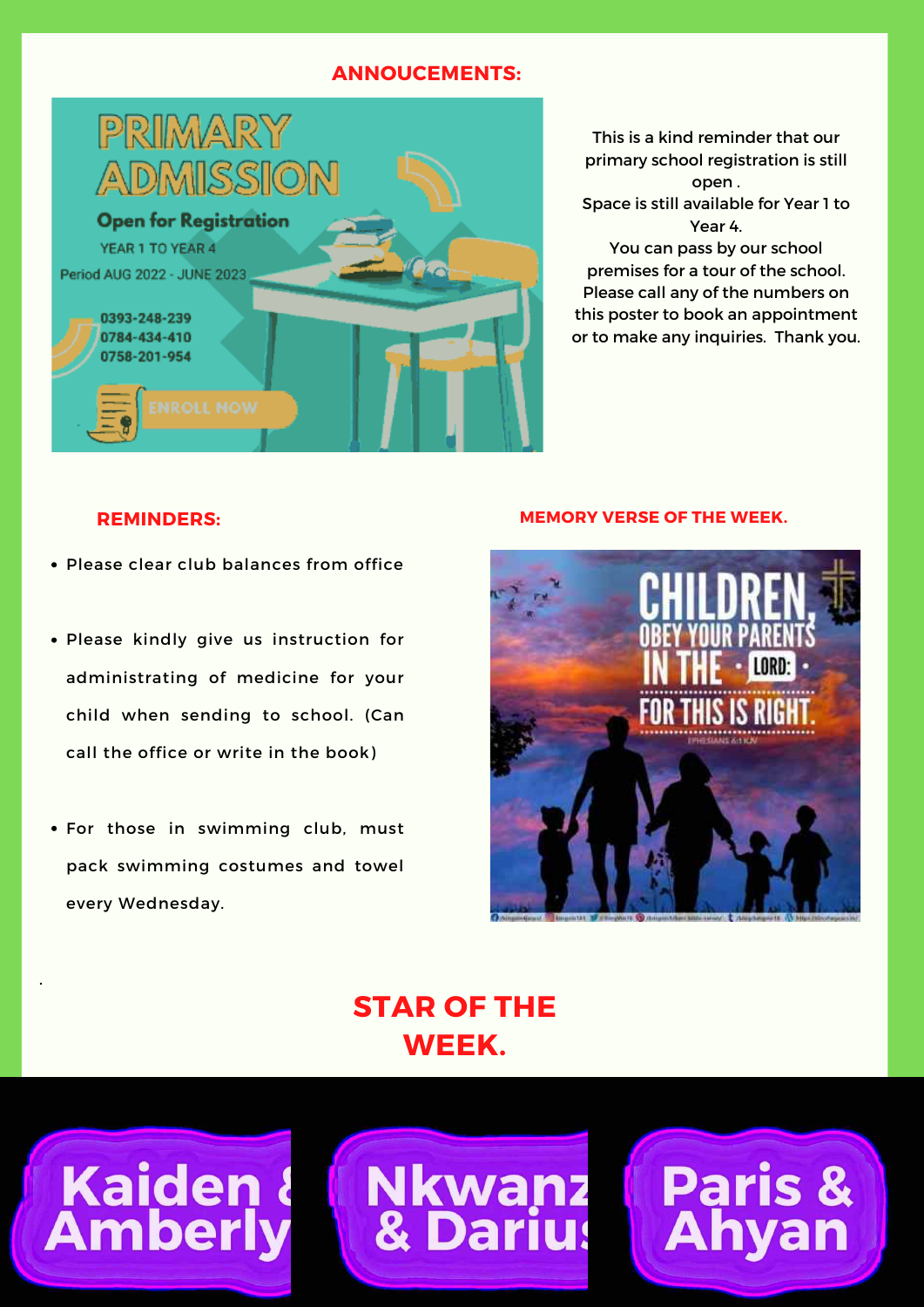## OUR WEEK IN PICTURES ! **CHAPEL TIME.**



Chapel time this week was led by Tr. Julie.

She taught us from the book of John chapter 15, which talks about how we are the branches and God is the vine. We must remain in Jesus to be able to grow. She also asked a question that can be answered by all us, "Do you want Jesus or do you want the results of Jesus". In other words do you want faith or do you want the results of having faith. Knowing and trusting God is the only way to grow in your faith and understandings in this life. We encourage you in your journey in life to always put Jesus first and to remain in him; everything else will follow.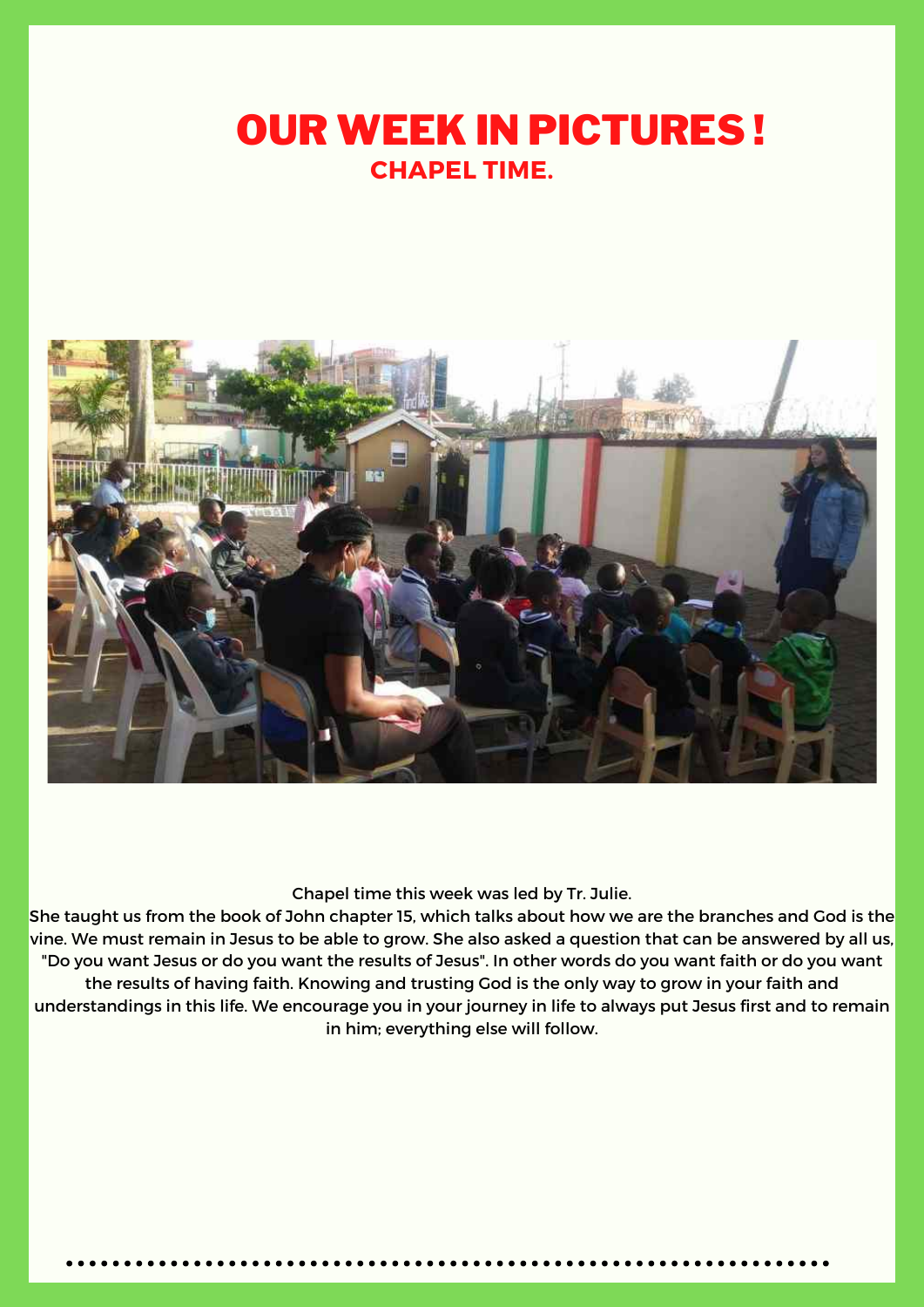

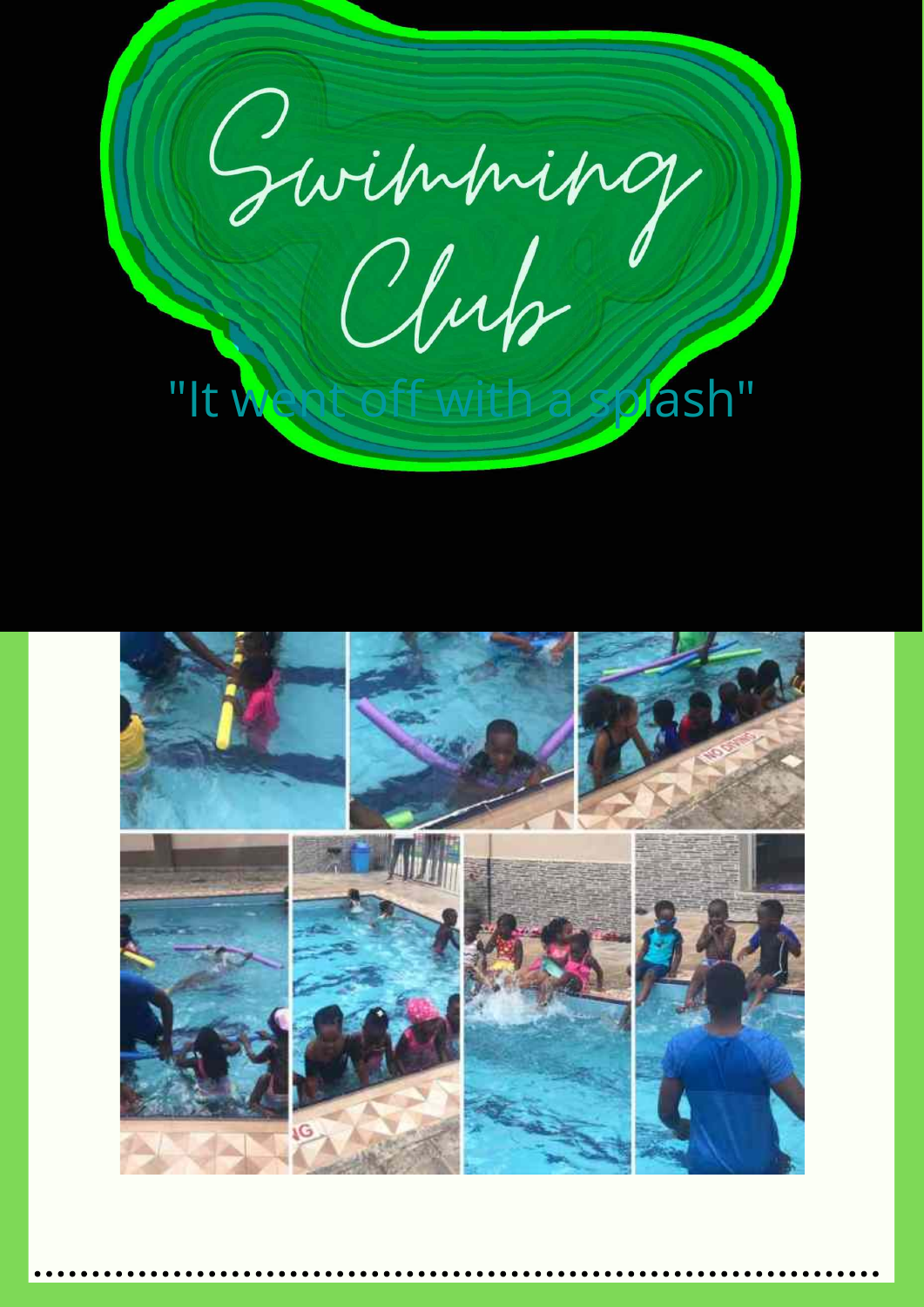#### **HAPPY FACES FROM OUR KISOMBWA COMMUNITY, KAYUNGA DISTRICT !**



We would also like to bring the gratitude of vulnerable children from Kisombwa community, Kayunga District who are supported by your bringing children to Grace Project International School. These happy faces are children who have been able to stay in school this term because of you! They are forever indebted to you and they send their love and gratitude. "God bless and increase you for us!"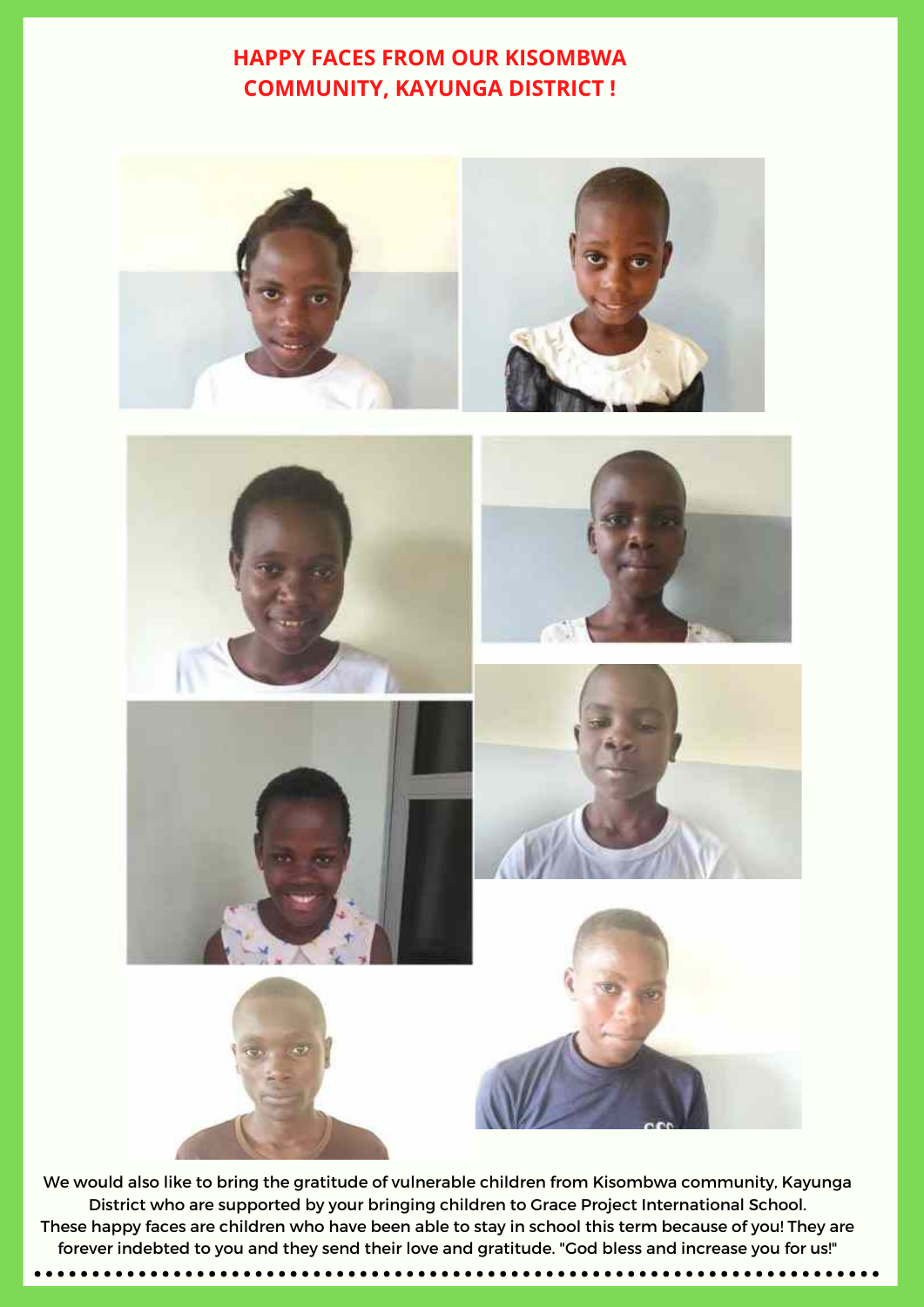

# **Thank**







## **It means so much!!**